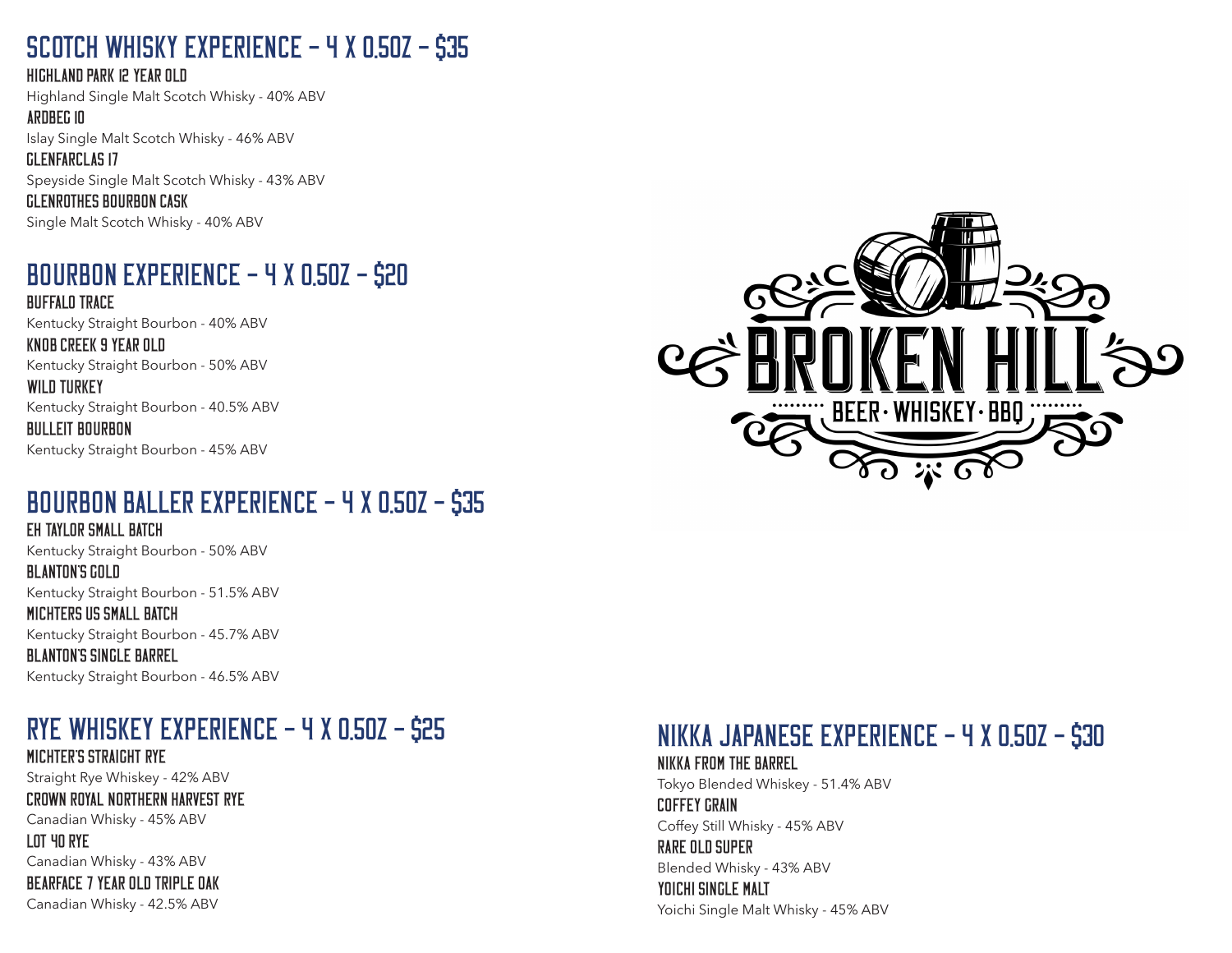| <b>SCOTCH WHISKY (SINGLE MALT)</b>                                                              | single / double |
|-------------------------------------------------------------------------------------------------|-----------------|
|                                                                                                 |                 |
| 40% ABV - Cassis, mocha, Madeira                                                                |                 |
|                                                                                                 |                 |
| 40% ABV - Raisin, cinnamon, vanilla                                                             |                 |
| 46% ABV - Licorice root, smoke, meat                                                            |                 |
|                                                                                                 |                 |
| 54.2% ABV - Honey, fruitcake, meat                                                              |                 |
|                                                                                                 |                 |
| 46.6% ABV - Cigars, golden syrup, black tea                                                     |                 |
| 43% ABV - Prune, orange, blackberry                                                             |                 |
|                                                                                                 |                 |
| 40% ABV - Cinnamon, sherry, hazelnut                                                            |                 |
|                                                                                                 |                 |
| 48.3% ABV - Lemon, Smoke, Butterscotch                                                          |                 |
| BENRIACHS PEATED CASK STRENGTH BATCH I - SPEYSIDE  24.0042.00<br>56% ABV - Earth, pepper, smoke |                 |
|                                                                                                 |                 |
| 48% ABV - Citrus, oak, peat, smoke                                                              |                 |
|                                                                                                 |                 |
| 40% ABV - Lemon, honey, smoke, peat                                                             |                 |
|                                                                                                 |                 |
| 50% ABV - Cinnamon, salt, cream                                                                 |                 |
|                                                                                                 |                 |
| 40% ABV - Cinnamon, dark chocolate, fruit cake                                                  |                 |
|                                                                                                 |                 |
| 43% ABV - Nutmeg, green apple, honey                                                            |                 |
| 43% ABV - Orange, dark chocolate, raisins                                                       |                 |
|                                                                                                 |                 |
| 40% ABV - Vanilla, lemon, honeysuckle                                                           |                 |
| 43% ABV - Toffee, walnut, sultana                                                               |                 |

| 40% ABV - Lemon, apricot, honey                                                           |  |
|-------------------------------------------------------------------------------------------|--|
| 40% ABV - Raspberry, coconut, vanilla                                                     |  |
| 43% ABV - Heather, brine, smoke                                                           |  |
| 43% ABV - Pineapple, salt, smoke                                                          |  |
| 40% ABV - Lemon, iodine, seaweed                                                          |  |
| 48% ABV - Vanilla, iodine, chilli peppers                                                 |  |
| MACALLAN 12 YEAR DOUBLE CASK - SPEYSIDE  13.0024.00<br>40% ABV - Cream, marmalade, pastry |  |
| 43% ABV - Fig, honey, smoke                                                               |  |
| 45.8% ABV - Heather, white pepper, brine                                                  |  |

## SCOTCH WHISKY (BLENDED) *single / double*

| 40% ABV - Heather, vanilla, smoke |  |
|-----------------------------------|--|
|                                   |  |
| 40% ABV - Smoke, Cream, Toffee    |  |
|                                   |  |
|                                   |  |
| 43.8% ABV - Decadence             |  |
|                                   |  |

#### Taxes not included Taxes not included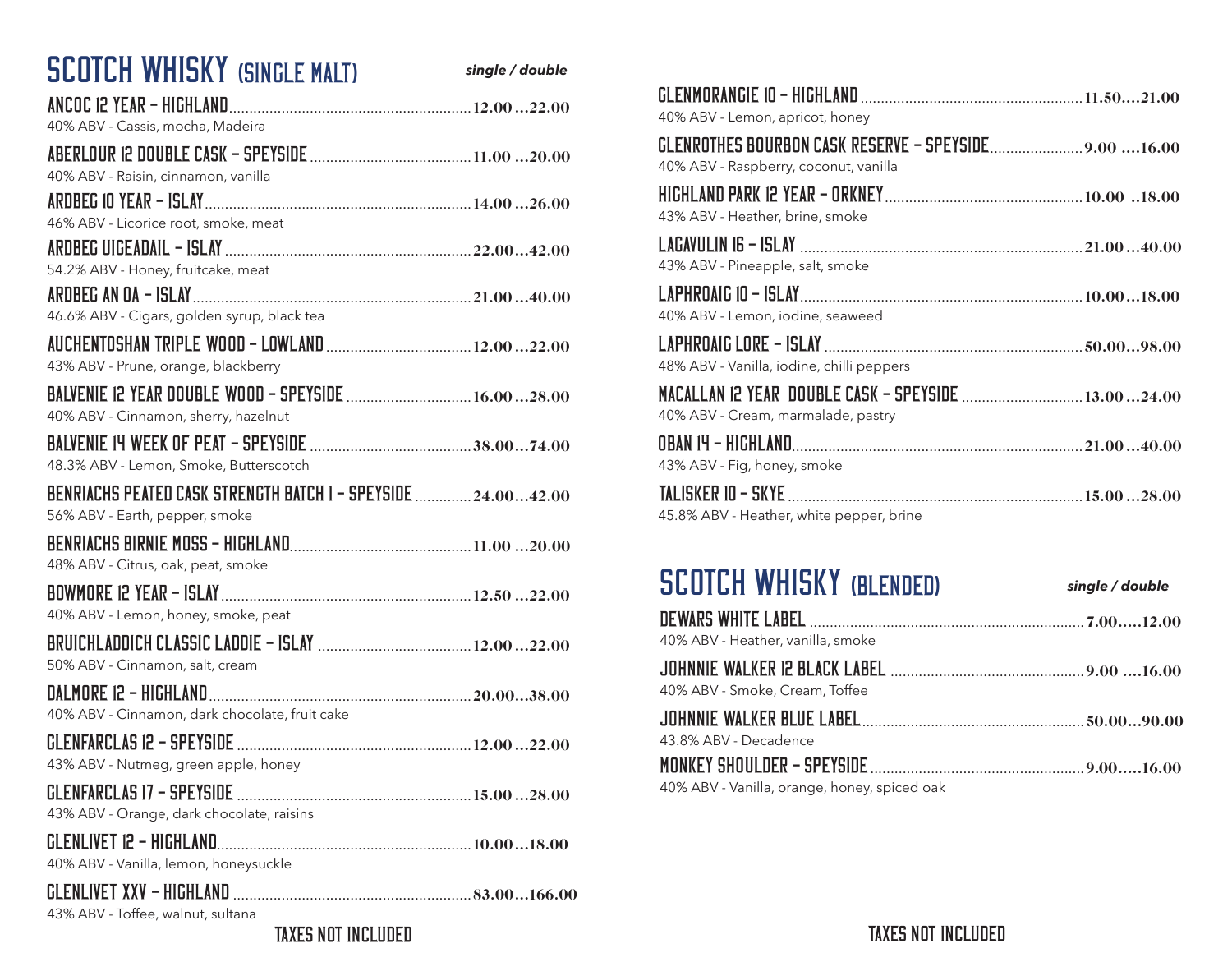# CANADIAN WHISKY

*single / double*

| 42.5% ABV - Toronto, ON, Canada. Sweet corn, maple, pepper         |  |
|--------------------------------------------------------------------|--|
|                                                                    |  |
| 40% ABV - Walkerville, ON, Canada. Butterscotch, vanilla, almond   |  |
|                                                                    |  |
| 43% ABV - Surrey, BC, Canada. Honey, pepper, smoke                 |  |
|                                                                    |  |
| 43% ABV - Surrey, BC, Canada. Cereal, citrus, mellow oak           |  |
|                                                                    |  |
| 45% ABV - Toronto, ON, Canada. Vanilla, black pepper, butterscotch |  |
|                                                                    |  |
| 40% ABV - Grimsby, ON, Canada. Butterscotch, espresso, nuts        |  |
|                                                                    |  |
| 40% ABV - Delta, BC, Canada. Honey, stone fruits                   |  |
|                                                                    |  |
| 43% ABV - Toronto, ON, Canada. Brown sugar, cardamom, floral       |  |
|                                                                    |  |
| 48% ABV - Toronto, ON, Canada. Caramel, red grapes, menthol        |  |
|                                                                    |  |
| 46% ABV - Vancouver, BC, Canada.                                   |  |
|                                                                    |  |
| 46% ABV - Vancouver, BC, Canada.                                   |  |
|                                                                    |  |
| 46% ABV - Vancouver, BC, Canada.                                   |  |
|                                                                    |  |
| 46% ABV - Vancouver, BC, Canada.                                   |  |
|                                                                    |  |
| 46% ABV - Vancouver, BC, Canada.                                   |  |
|                                                                    |  |
| 46% ABV - Vancouver, BC, Canada.                                   |  |
| <b>ODD SOCIETY MAPLE WHISKY.</b>                                   |  |

46% ABV - Vancouver, BC, Canada. Maple syrup, cereal, orange peel

## TENNESEE WHISKEY

*single / double*

*single / double*

| 40% ABV - Lynchburg, Tennessee, USA. Caramel, banana, nuts      |  |
|-----------------------------------------------------------------|--|
|                                                                 |  |
| 45% ABV - Tullahoma, Tennessee, USA. Hazelnut, maripam, leather |  |
|                                                                 |  |
|                                                                 |  |
| 40% ABV - Lynchburg, Tennessee, USA. Licorice, cinnamon, banana |  |
|                                                                 |  |

## AMERICAN RYE

Basil Hayden 10 year rye .............................................................12.00..22.00 40% ABV - Clermont - Frankfort, Kentucky, USA. Raisin, toffee, apple high west double rye! ................................................................11.00 ..20.00 46% ABV - Park City, Utah, USA. Cinnamon, Anise, Honey Jack Daniels Tennessee Straight Rye.................................... 7.50.... 13.00 45% ABV - Lynchburg, Tennessee, USA. Vanilla, honey, spice KNOB CREEK TWICE BARRELLED STRAIGHT RYE .................................9.00 ...16.00 50% ABV - Clermont, Kentucky, USA. Caramel, vanilla cupcakes, apple

| 45% ABV - Lebanon, Kentucky, USA. Clove, cinnamon, cedar |  |
|----------------------------------------------------------|--|
|                                                          |  |

42% ABV - Louisville, Kentucky, USA. Orange peel, toffee, dark spice

| 45% ABV - Frankfort, Kentucky, USA. Marmalade, allspice, peanut butter |  |
|------------------------------------------------------------------------|--|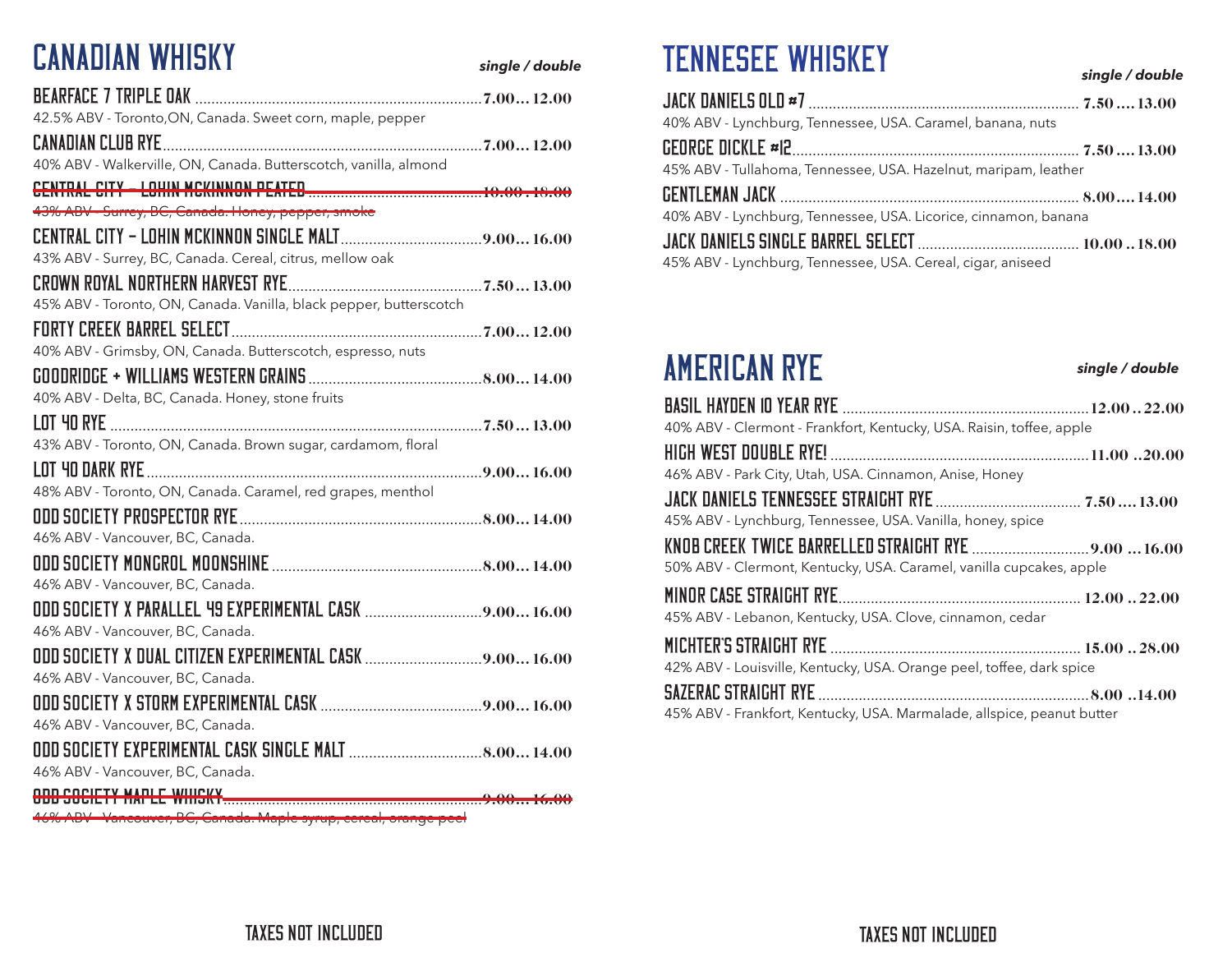## BOURBON *single / double*

| 43.3% ABV - Louisville, Kentucky, USA. Ripe fruit, Chocolate, vanilla, tangerine                                                     |  |
|--------------------------------------------------------------------------------------------------------------------------------------|--|
| 53.5% ABV - Clermont - Frankfort, Kentucky, USA. Nuts, vanilla, char                                                                 |  |
|                                                                                                                                      |  |
| 40% ABV - Clermont - Frankfort, Kentucky, USA. Rye spice, red berries                                                                |  |
|                                                                                                                                      |  |
| 46.5% ABV - Frankfort, Kentucky, USA . Vanilla, honey, corn                                                                          |  |
|                                                                                                                                      |  |
| 51.5% ABV - Frankfort, Kentucky, USA . Honey, dark fruit, citrus                                                                     |  |
| 45% ABV - Lawrenceburg, Kentucky, USA. Orange peel, tobacco, winter spice                                                            |  |
|                                                                                                                                      |  |
| 45.6% ABV - Lawrenceburg, Kentucky, USA. Apricot, vanilla                                                                            |  |
| 40% ABV - Frankfort, Kentucky, USA. Custard, espresso, raisins                                                                       |  |
|                                                                                                                                      |  |
| 47% ABV - Frankfort, Kentucky, USA . Bread, walnuts, red fruits                                                                      |  |
|                                                                                                                                      |  |
|                                                                                                                                      |  |
| 50% ADV Frankfort, Kentueky, USA. Oak, figg, butterseoteh                                                                            |  |
|                                                                                                                                      |  |
| 50% ABV - Frankfort, Kentucky, USA . Cinnamon, apple, butterscotch<br>40% ABV - Bradstown, Kentucky, USA. Apple, honey, cookie dough |  |
|                                                                                                                                      |  |
| 40% ABV - Lawrenceburg, Kentucky, USA. Marmalade, honey, oak                                                                         |  |
|                                                                                                                                      |  |
| 52% ABV - Lawrenceburg, Kentucky, USA. delicate fruit, mint, creamy                                                                  |  |
| 46% ABV - New Paltz, New York, USA. Marshmallow, cherry, caramel                                                                     |  |
| 50% ABV - Clermont, Kentucky, USA. Candy floss, nut oil, dark chocolate                                                              |  |
|                                                                                                                                      |  |

| 45.7% ABV - Louisville, Kentucky, USA. Caramel, vanilla, earth                              |  |
|---------------------------------------------------------------------------------------------|--|
|                                                                                             |  |
| 43% ABV - Louisville, Kentucky, USA. caramel corn, honey vanilla, oak                       |  |
|                                                                                             |  |
| 45% ABV - Lawrenceburg, Kentucky, USA. Caramel, vanilla                                     |  |
| VIRGINIA BLACK.<br>40% ABV - Lawrenceburg, Indiana, USA. Marshmallow, cinnamon, green apple |  |
| 45% ABV - Frankfort, Kentucky, USA. Vanilla, nuts, caramel                                  |  |
| 45% ABV - Frankfort, Kentucky, USA. Oak, dark spice, toast                                  |  |
|                                                                                             |  |
| 40.5% ABV - Lawrenceburg, Kentucky, USA. Honey, vanilla, clove, maple                       |  |
|                                                                                             |  |
| 50.5% ABV - Lawrenceburg, Kentucky, USA. Honey, vanilla, clove, maple                       |  |
|                                                                                             |  |

#### Taxes not included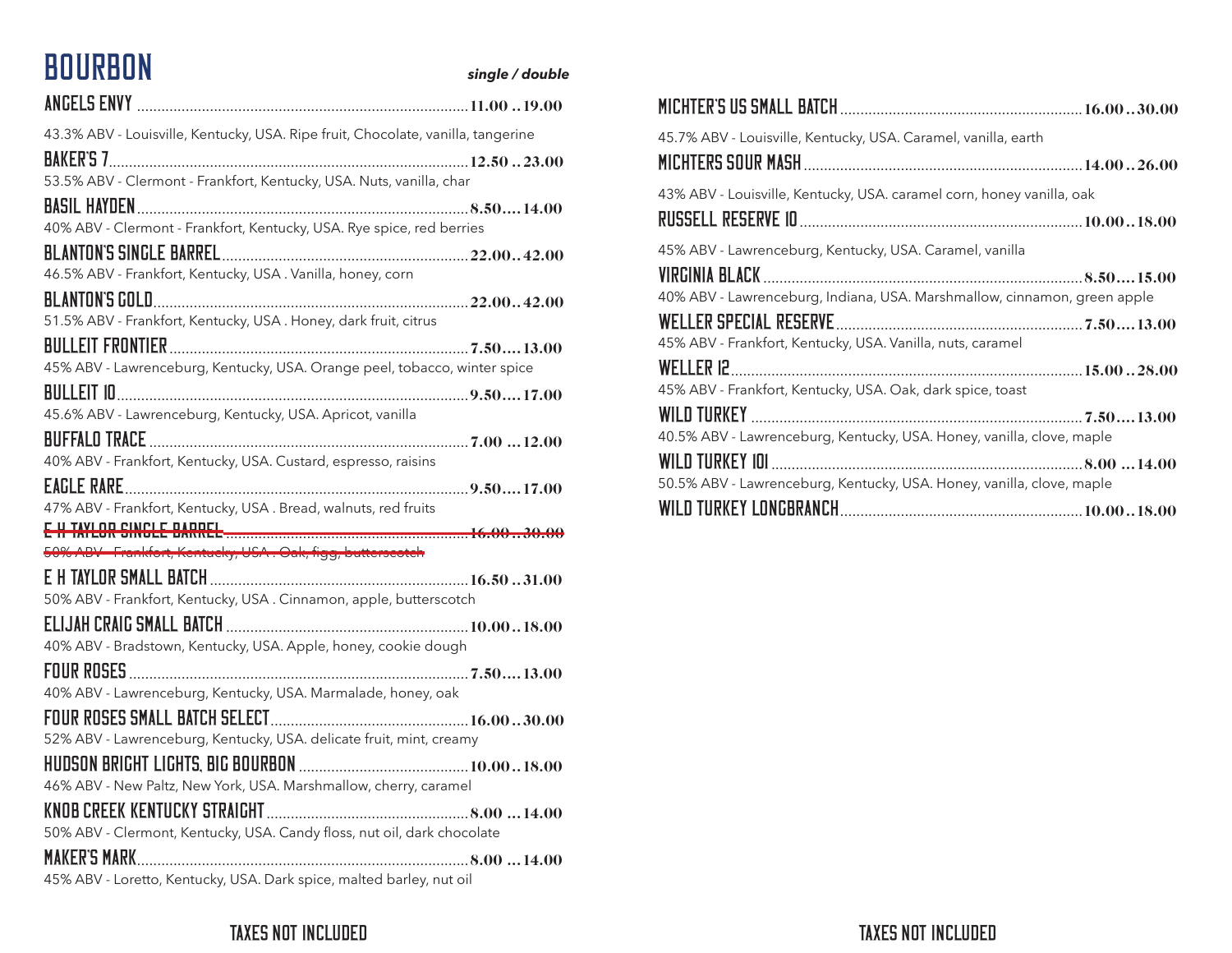| JAPANESE WHISKY                                              | single / double |
|--------------------------------------------------------------|-----------------|
| HIBIKI HARMONY.                                              |                 |
| 43% ABV - Butter, dates, sandlewood                          |                 |
|                                                              |                 |
| 51.4% ABV - Caramel, dark spice, oak                         |                 |
|                                                              |                 |
| 40% ABV - Apple, pear, orange oil, malt, barrel char         |                 |
|                                                              |                 |
| 45% ABV - Smoke, citrus, peat, almond                        |                 |
|                                                              |                 |
| 43% ABV - Sherry soaked plums, apple, milk chocolate, smoke  |                 |
|                                                              |                 |
| 45% ABV - Sweet spice, slightly peppery, espresso            |                 |
|                                                              |                 |
| 45% ABV - Melon, Grapefruit, Biscuits                        |                 |
|                                                              |                 |
| 43% ABV - Banana, honeysuckle, tobacco                       |                 |
|                                                              |                 |
| 40% ABV - Caramel, dark spice                                |                 |
|                                                              |                 |
| 43% ABV - Lemon curd, citrus, chai                           |                 |
|                                                              |                 |
| 43% ABV - White pepper, mint, ginger                         |                 |
| ISH WHISKE`                                                  | single / double |
| BUSHMILLS BLACK BUSH                                         |                 |
| 40% ABV - Antrim, Northern Ireland. Toffee, nuts, dark spice |                 |
|                                                              |                 |
| 40% ABV - Dublin, Ireland. Green apple, cloves, toasted oak  |                 |
|                                                              |                 |
| 40% ABV - Cork, Ireland. Sherry, toast, oak                  |                 |
|                                                              |                 |
| 40% ABV - Cork, Ireland. Marzipan, milk chocolate, coffee    |                 |
|                                                              |                 |
| 40% ABV - Cork, Ireland. Ginger, licorice root, honey        |                 |
|                                                              |                 |
| 46% ABV Dublin, Ireland. Nutmeg, pear, rum                   |                 |
|                                                              |                 |

### WORLD WHISK(E)Y

Amrut Madeira Finish...................................................................30.00...... 58.00

*single / double*

50% ABV - India. Toasted almonds, manuka honey, stewed apples



 "Too much of anything is bad, but too much good whiskey is barely enough" *Mark Twain*

#### Taxes not included